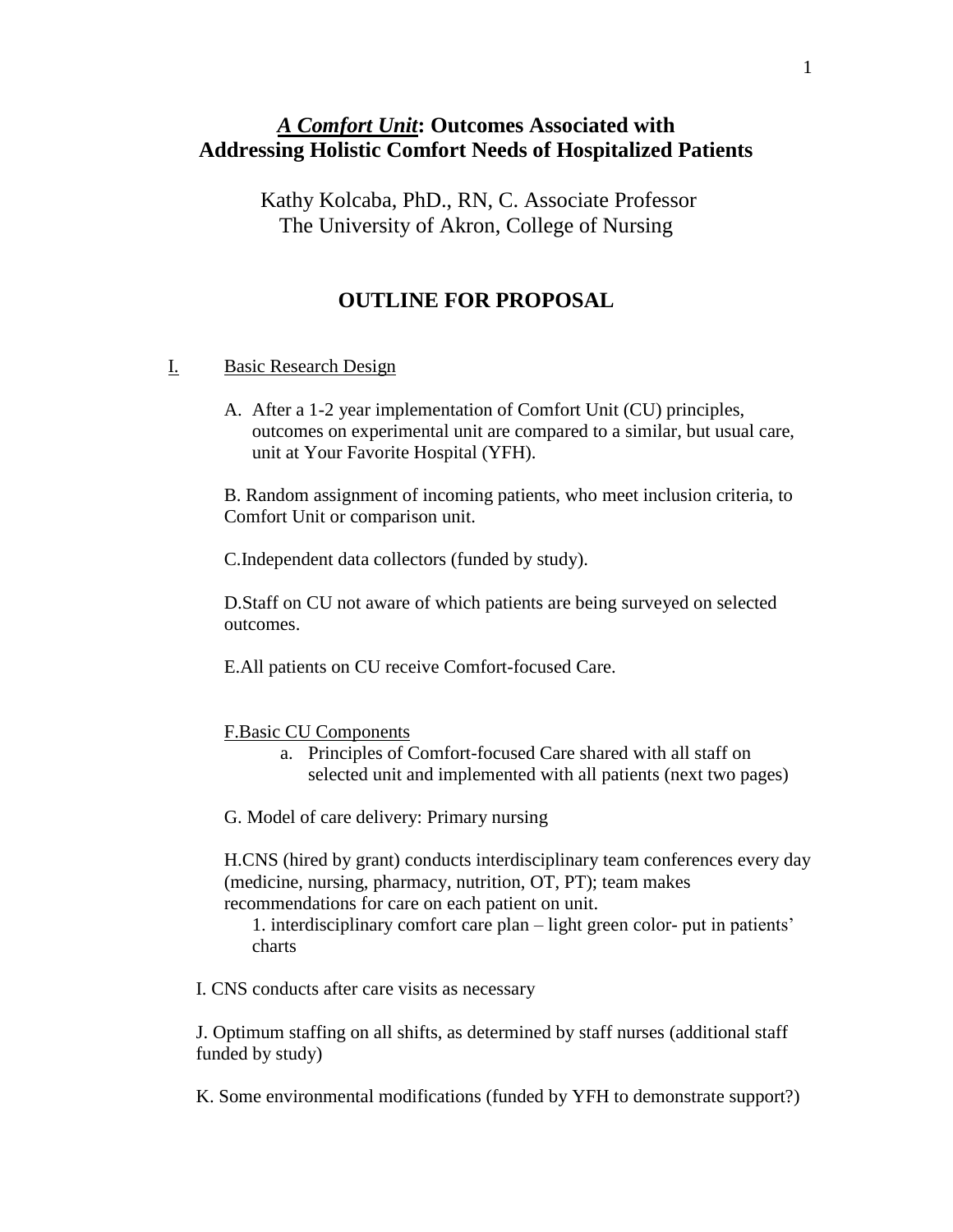L. Medical director "on board"

M. Frequent in-service programs about Comfort-focused Care to all staff on selected unit

\*\*Most costs covered by Federal Funding. If selected unit houses predominately adults 65 yrs. or older, application could be made to NIH's Institute on Aging.

### **WAYS TO ADDRESS PATIENTS' COMFORT NEEDS ON COMFORT-FOCUSED UNIT**

| Pt's Comfort Needs            | Modifications to Unit/Approach to Care                                                                                                                                                                         |
|-------------------------------|----------------------------------------------------------------------------------------------------------------------------------------------------------------------------------------------------------------|
| <b>Physical Comfort Needs</b> |                                                                                                                                                                                                                |
| Homestasis                    | Daily team conferences conferring on lab values, functional<br>status, vital signs, recovery as expected, expected<br>difficulties when discharged                                                             |
| Mobility                      | Remove tethers ASAP, lower bed rails except for one top<br>one top rail for patient leverage; keep beds in low positions;<br>Hand rails in halls, non slippery floors; walking aids<br>including correct shoes |
| Elimination                   | Remove catheters ASAP, bedside commodes, PT every<br>day; change door knobs to door handles; toilet q 2 hrs.<br>Adequate fiber and fluid.                                                                      |
| Pain Management               | PCA pumps when possible; meds for breakthrough pain;<br>pain mgt. consultant; implementation of intentional<br>comfort measures;<br>Coaching;                                                                  |
| Sensory                       | Glasses, hearing aids, dentures in place – procedures for<br>not losing them;                                                                                                                                  |
| Medications                   | Responses/side effects to old and new meds, monitoring of<br>therapeutic levels appropriate to age                                                                                                             |
| Nutrition                     | Assessment caloric and fluid intake, implementation of<br>nutrition recommendations                                                                                                                            |
| Hygiene                       | Oral care, bed bath                                                                                                                                                                                            |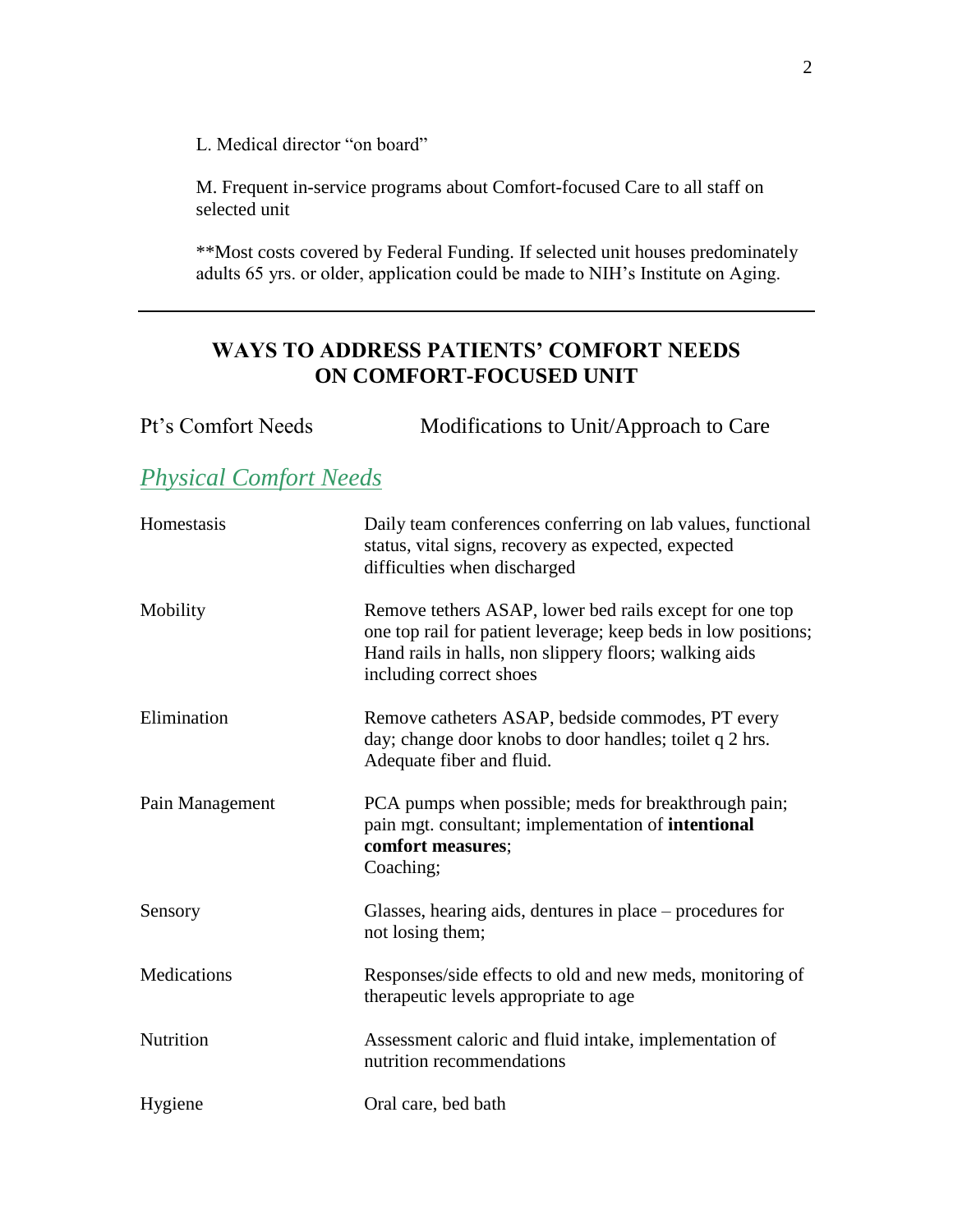| Rest/sleep | Adequate pain medication; anxiety addressed                                                                                                                                    |
|------------|--------------------------------------------------------------------------------------------------------------------------------------------------------------------------------|
| Position   | In and out of bed upon request; independence from tethers;<br>comfortable wheelchairs, lounge chairs, chairs for eating<br>Correct position in bed; correct turning techniques |

## *Psychospiritual Comfort Needs*

| Anxiety             | Assessment & discussion of intentional comfort<br>measures; complementary therapies    |
|---------------------|----------------------------------------------------------------------------------------|
| Depression/dementia | Depression screen; determine baseline for cognitive<br>function (pre-hospitalization); |
| Spiritual           | Visits of clergy as indicated; spiritual assessment/care from<br>all staff members;    |
| Expectation         | Assessment of patient's/family's expectation for recovery;                             |
| Loss of control     | Choice, consultation with patient                                                      |

## *Sociocultural Comfort Needs*

| Home issues          | Hardships/concerns at home                                                                                                                                                       |
|----------------------|----------------------------------------------------------------------------------------------------------------------------------------------------------------------------------|
| Family support       | Family visits (pets?) around the clock, favorite foods<br>brought in or prepared;                                                                                                |
| Loneliness/fear      | Therapeutic use of self; empathy; unhurried interactions;<br>whole-person interactions; Pet Therapy                                                                              |
| Financial            | Financial paper work assistance; medication costs                                                                                                                                |
| Educational          | Teaching about meds, rehab and nutritional guidelines;<br>Information about condition, diagnostic tests, options                                                                 |
| Discharge Planning   | Discharge planning begins first day of admission;<br>implementation of OT recommendations; home care as<br>necessary;                                                            |
| After care           | Phone calls, visits by CNS as necessary                                                                                                                                          |
| Cultural sensitivity | Interpreters available; traditions facilitated whenever<br>possible; consultation with spiritual/cultural leaders;<br><b>Intentional comfort measures</b> as indicated by family |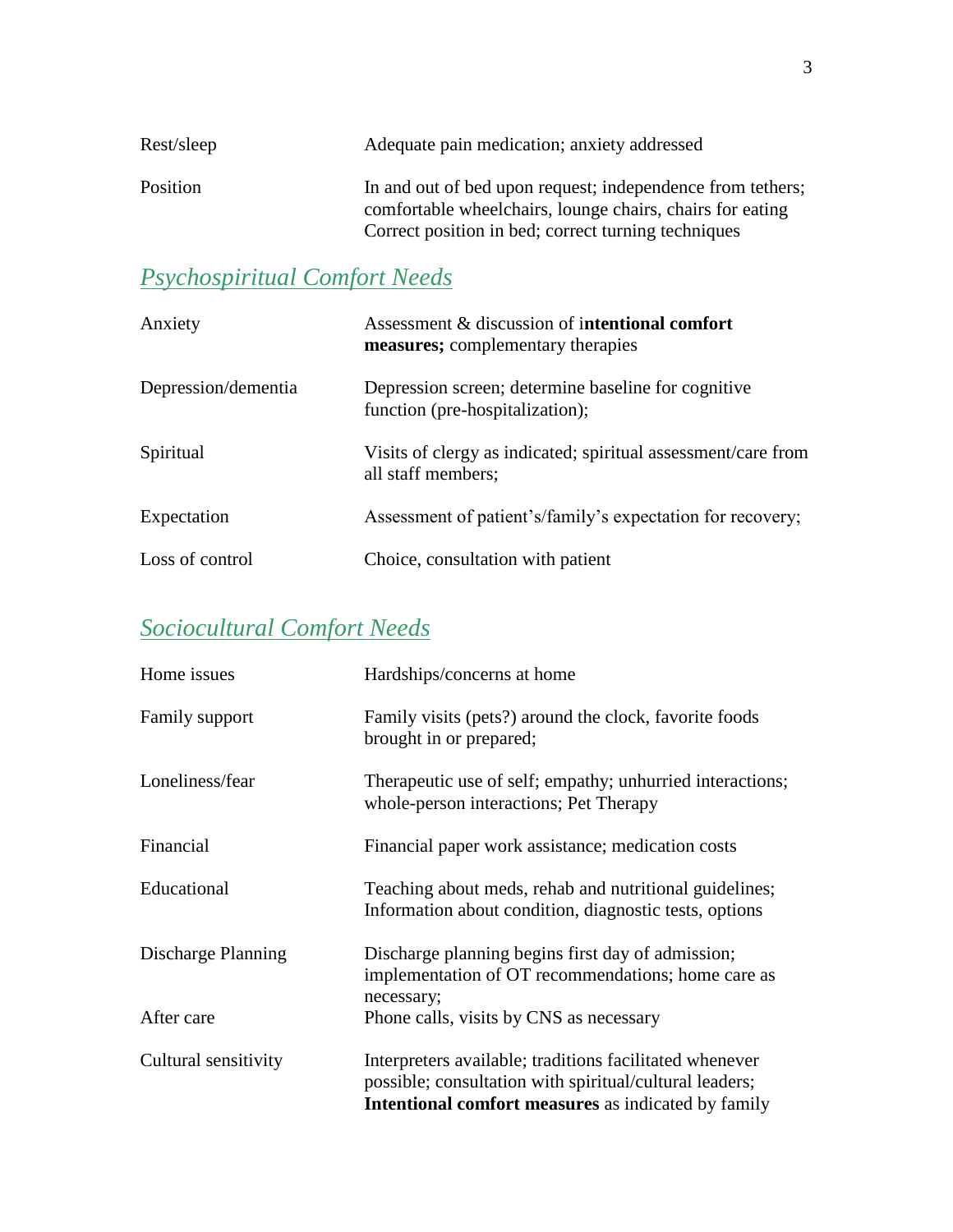## *Environmental Comfort Needs*

| Relocation               | Environmental cues, personal belongings                                                                                         |
|--------------------------|---------------------------------------------------------------------------------------------------------------------------------|
| Furniture                | Comfortable furniture (especially for overnight situations)<br>in room for patient and family;                                  |
| Safety                   | Call light easy to use;                                                                                                         |
| Ambience                 | No intercom noise; light, TV as desired; clutter removed;                                                                       |
| Privacy                  | Curtains, draping, signs on BR doors                                                                                            |
| <b>Function</b>          | Aids nearby; bed alarm instead of restraints; distances<br>measured and marked in hall, implementation of PT<br>recommendations |
| Meaningful<br>Activities | OT prescribes therapeutic activities to do in unit                                                                              |

# *Nurses' Comfort Needs*

| Ergonomic Safer Designs (equipment, furniture, syringes, gloves, etc.) |
|------------------------------------------------------------------------|
| Improved career ladders, opportunities to advance into management      |
| Increased autonomy for practice decisions                              |
| Flexible (self) scheduling                                             |
| Increased recognition                                                  |
| Breaks, lunch, leaving on time                                         |
| Less paper work, less non-nursing work                                 |
| Managerial support at unit level                                       |